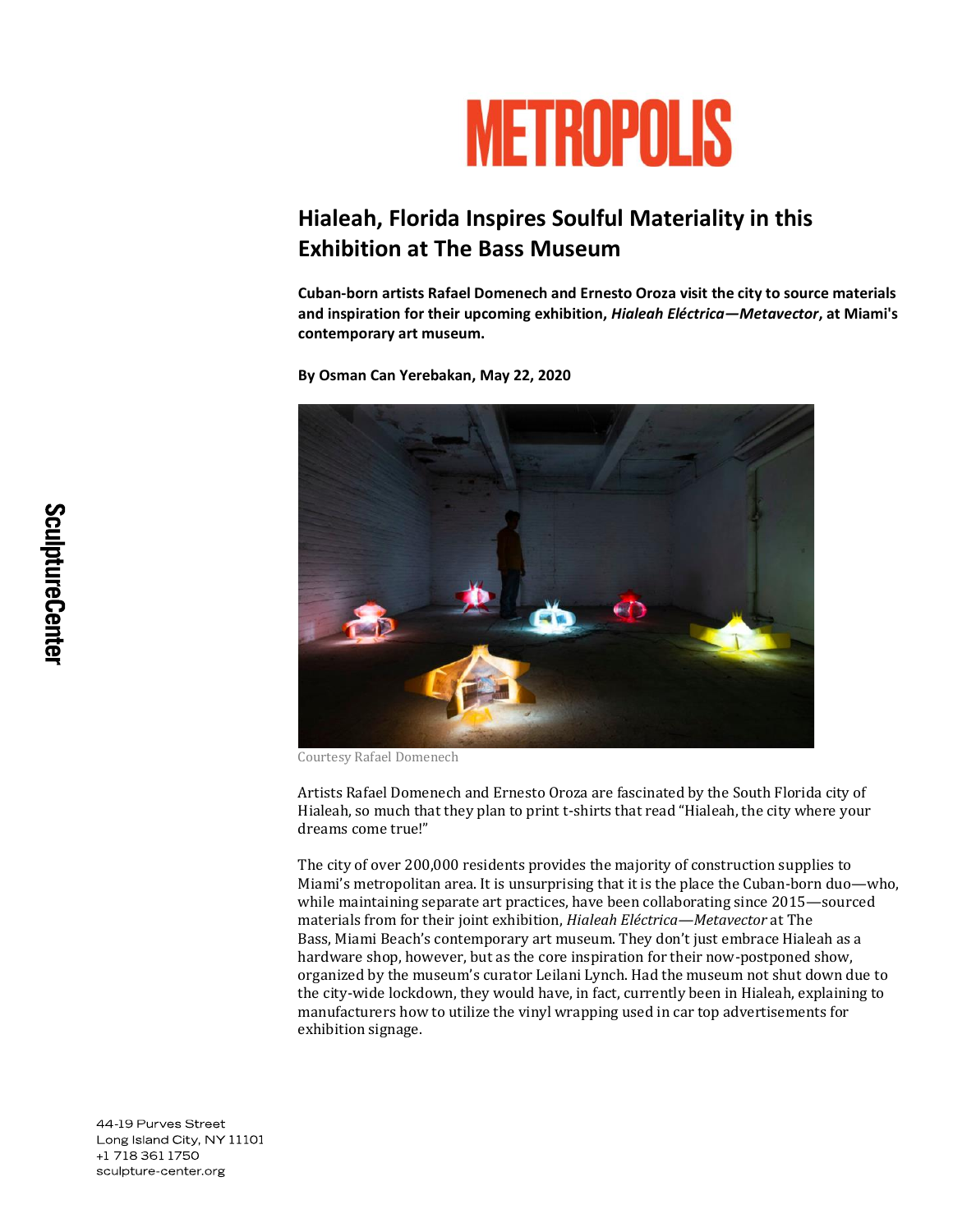A 96 percent Hispanic population makes Hialeah the least diverse city in the United States, lending itself to an "ecology of relationships," according to the artists, in which the individual and the collective thrive on interdependency. "Cubans who left the country in the 1990s, out of necessity, translated the concept of production into a boiling condensed city," says Oroza an industrial designer and educator based in Saint-Étienne, France, about Hialeah's unique integration of a make-do economy. New York–based Domenech tells *Metropolis*, "If you need a rocket to take you the moon, you might find it there." His site-specific work often responds to the museum's architecture as well as their surrounding economies, as can be seen through his recent installation, *Model to exhaust this place (SculptureCenter Pavilion),* at SculptureCenter in Queens.



Installation view, *Rafael Domenech: Model to exhaust this place (SculptureCenter Pavilion)*, SculptureCenter, New York, 2020.Courtesy Rafael Domenech

*Hialeah Eléctrica* is the next verse in the artists' ongoing love song for Hialeah, which they consider "an analytical perception" of their pedestrian experience in a city that "provides architectural intricacies of its neighboring cities," (i.e, Miami). Lynch saw the duo's 2019 exhibition [La mata \(the perennial sprout\)](https://www.snitzer.com/rafaoroza-la-mata) at Miami's Fredric Snitzer Gallery, where they had installed illuminated lamp-like sculptures composed of vinyl, a material typically found throughout the commercial landscape of Hialeah. "Collaboration and openness to working with the community were threads we had planned for our 2020 exhibitions," says Lynch. "[Domenech and Oroza] are both makers committed to producing locally-sourced shows, which has become their artistic strategy."

Domenech considers Hialeah an urban landscape in constant evolution, where "semiotics of the built world outside are produced in organic processes," but the city itself remains unconsumed by the system. The souvenirs sold to tourists across Miami—where "class separation has developed into segregation in urban geography," Oroza notes —are produced in Hialeah, but a souvenir dedicated to the city itself is nowhere to be found.

44-19 Purves Street Long Island City, NY 11101 +1 718 361 1750 sculpture-center.org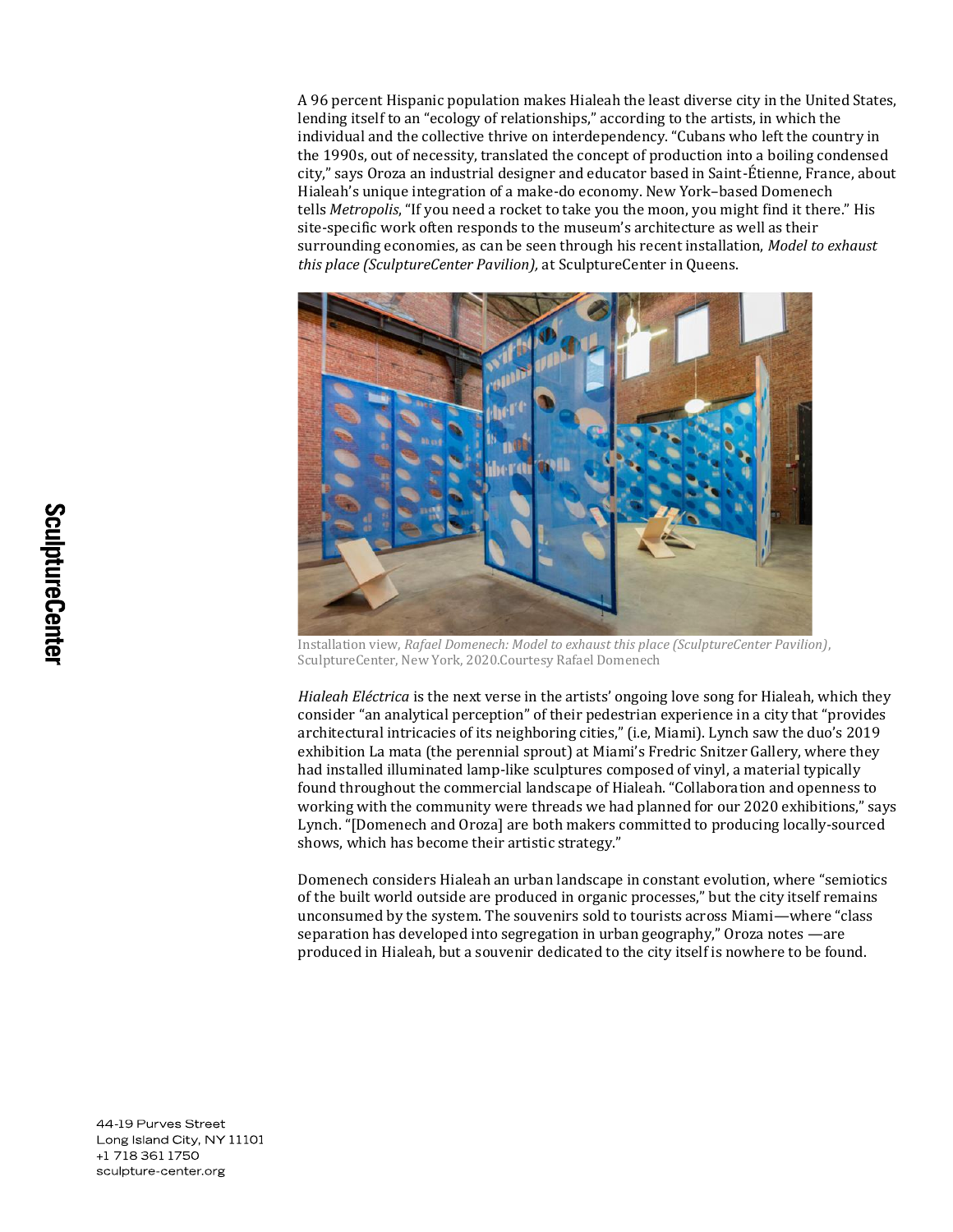

Installation view, Ernesto Oroza, Efficiency (Architecture of Necessity), American Museum of Cuban Diaspora, Miami, 2017Courtesy Fredric Snitzer Gallery

*Hialeah Eléctrica—Metavector* integrates The Bass's [Arata Isozaki](https://www.metropolismag.com/architecture/arata-isozaki-2019-pritzker-architecture-prize/)–renovated interior into the exhibition's fabrication and construction processes. A CNC machine is set to cut large pieces of drywall ripped from museum walls into planks in order to build pavilions adorned with patterns associated with Hialeah. The artists commit to a four-by-eightmeter scale for construction as a utilitarian homage to global shipping measurements. "Pavilions define experimentation and articulation in architecture—they inhibit a momentary pause without the permanence of a building," says Domenech, who subverts the impermanence of drywall by breathing new life into a notoriously single-use material. The final installation includes the CNC machine itself to further distort the myth around exhibition design. Explaining their process, the artists use expressions such as "temporality" and "open-ended", believing that the pavilion setting grants freedom in movement and meditation within the exhibition space. They refer to Isozaki's neverexhibited *[Electric Labyrinth](http://castellodirivoli.org/en/mostra/arata-isozaki-electric-labyrinth/)* pavilion designed for the 15th Triennale di Milano, hurdled by student protests of 1968.



Installation view, Ernesto Oroza, *Museo Popular Concreto*, Fredric Snitzer Gallery, Miami, 2019

44-19 Purves Street Long Island City, NY 11101 +1 718 361 1750 sculpture-center.org